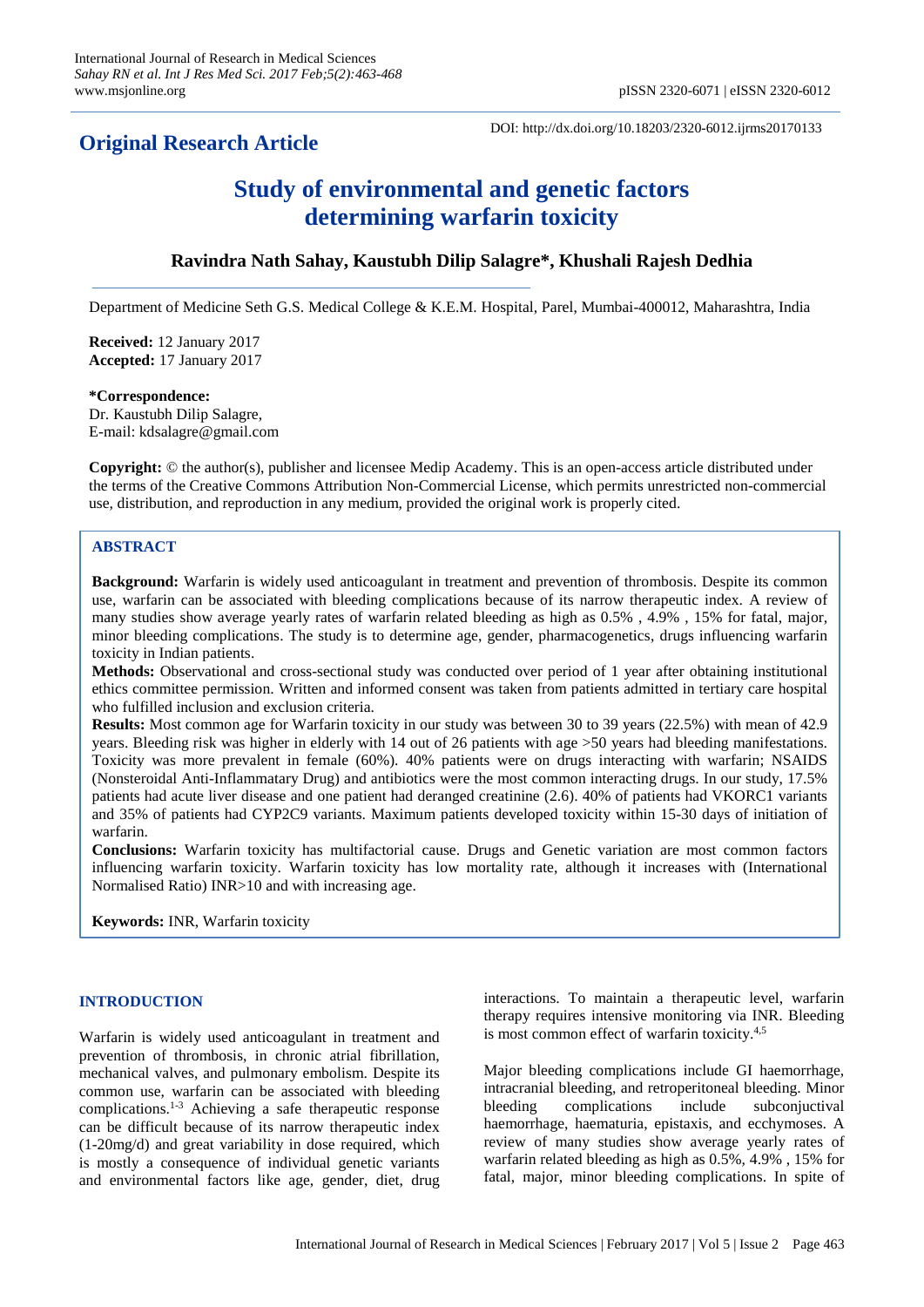efforts to achieve tight control of the international normalized ratio (INR), warfarin accounts for more emergency room visits than any other drug excluding insulin.6,7 Warfarin, the most commonly prescribed and trickiest to manage anticoagulant, is the key culprit of hospitalizations for the elderly patient population, according to a study published Nov. in the New England Journal of Medicine.

Warfarin was followed by insulin and oralanticoagulants, and the researchers found that nearly twothirds of hospitalizations were due to unintentional overdoses. Warfarin-related haemorrhages accounted for 21,010 hospitalizations, which represented 63.3 percent of all warfarin-related hospitalizations.8,9 "Novel oral anticoagulants may be an alternative to warfarin, but until the role of these agents is better defined, and as long as warfarin remains the most common cause of emergency hospitalizations for adverse drug events, safety policies should address these harms. The study is to determine age, gender, pharmacogenetics, drugs influencing warfarin toxicity and to study association of deranged liver function tests and kidney function tests with warfarin toxicity in Indian patients.

#### **METHODS**

This is an observational and cross-sectional study. After obtaining institutional ethics committee permission and obtaining written and informed consent, patient admitted in tertiary care hospital who fulfilled inclusion and exclusion criteria were recruited over period of 1 year (2014- 2015).

The study included warfarin dependent patients more than 18 years of age, with INR>4, with or without bleeding complications. All the patients were maintained on strict warfarin diet as advised by dietician to eliminate influence of dietary factors on warfarin toxicity. Sample size was 80 (according to RAO software).

On the basis of INR and Warfarin genetic analysis tests and information from the questionnaire, toxicity of warfarin was studied. List of routine and specific investigations to be conducted for the study:

- Complete Blood Count
- PT INR
- Detailed Liver Function Tests
- Renal function test
- Warfarin gene study for CYP2C9 and VKORC1 variants

This was an observational study, no interventions was done. Patients requiring specific investigation were done according to standard protocol. Most of investigations were done in our institute at free of cost.

Patients who are Warfarin dependent, More than 18 years of age, INR  $>4$  with or without bleeding, ready to give

written informed consent were included and Patients with bleeding disorders were excluded from study.

#### *Statistical analysis*

The data was analysed using appropriate statistical tests. Chi square test and student t test was applied for comparison of variables like age, manifestations, and warfarin dose levels. The p value less than 0.05 is considered statistically significant.

#### **RESULTS**

We conducted study of 80 patients, out of which 60 % were female and 40 % were male (Figure 1). Mean age of patients were 42.9 years with maximum number of patients were between 30-39 years of age (22.5%), followed by 40-49 and more than 60 years (Table 1).

#### **Table 1: Age distribution of patients.**

| Age [ years] | <b>No of patients</b> | <b>Percent</b> |
|--------------|-----------------------|----------------|
| $<$ 20       |                       | 5.0            |
| 20-29        | 16                    | 20.0           |
| 30-39        | 18                    | 22.5           |
| 40-49        | 16                    | 20.0           |
| 50-59        | 10                    | 12.5           |
| >60          | 16                    | 20.0           |
| Total        | 80                    | 100.0          |



**Figure 1: Gender distribution of patients.**



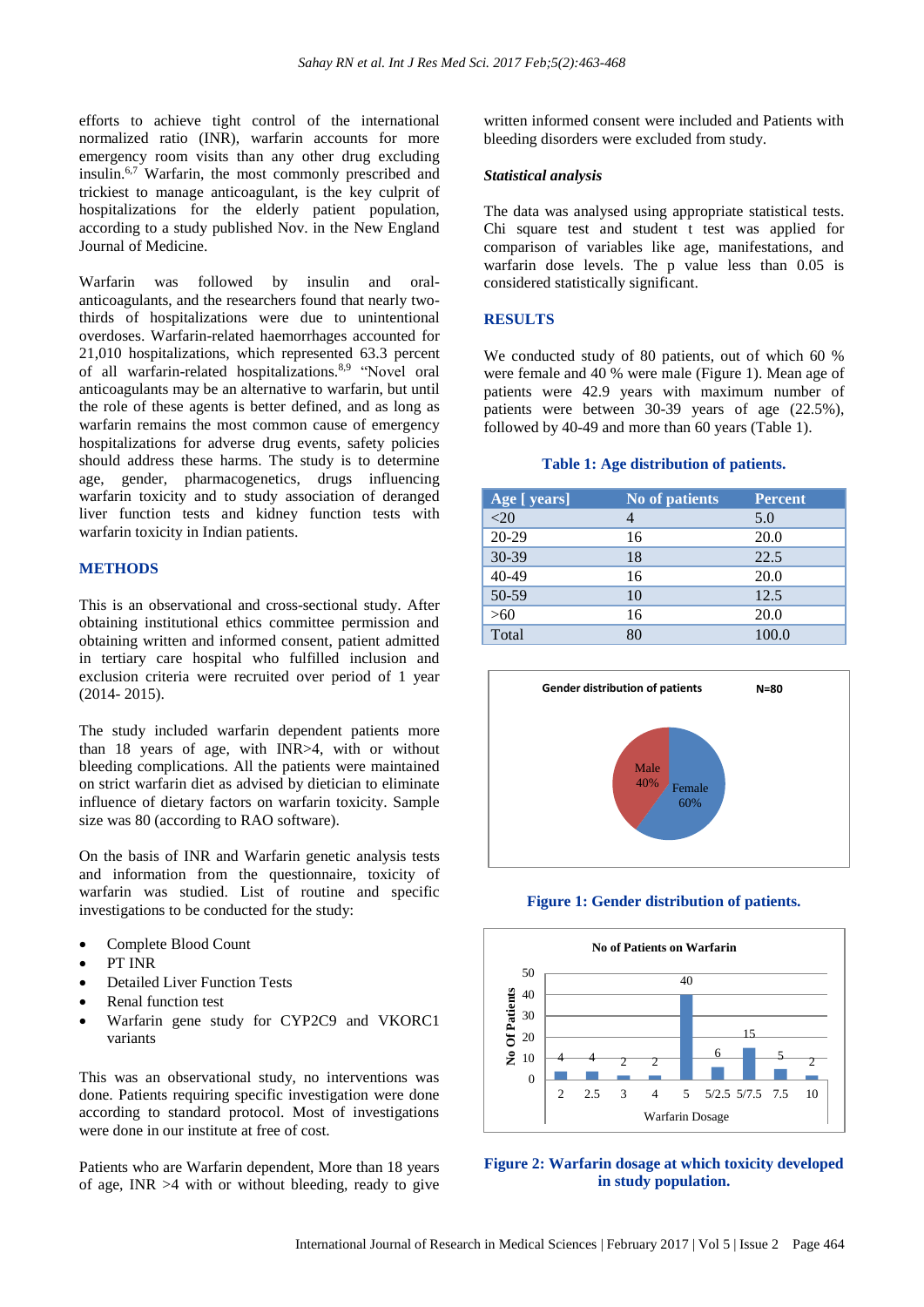Atrial fibrillation was the most common indication of initiation of warfarin, followed by cortical venous thrombosis, Prosthetic valve replacement and Deep vein thrombosis respectively. Maximum number of patients (68 i.e. 85%) were receiving higher doses of warfarin  $\geq$ 5 mg when they developed warfarin toxicity. Out of these 50% patients were on warfarin dose of 5mg (Figure 2).



#### **Figure 3: Correlation of warfarin dose <5 mg with age and bleeding manifestation.**

When compared for age in years, warfarin dosage with risk of bleeding, it was found 8 patients out of 16 receiving warfarin <5 mg had bleeding manifestations (p value 0.301) which was not significant (Figure 3). However 26 out of 64 individuals who received warfarin of  $\geq$ 5 mg developed bleeding manifestations (P value 0.033) (Figure 4).

Since p value is 0.033 for the student t test is less than that of 0.05 it indicates that there is significant association between age and bleeding manifestations when warfarin dose  $\geq$ 5 mg/day (Table 2).



#### **Figure 4: Correlation of age of patients with warfarin dose ≥5mg/d and bleeding manifestations.**

Most of the patients in our study (65%) developed warfarin toxicity within one month of initiation of therapy followed after more than one year of warfarin therapy (30%) (Table 3). Out of these patients 52.5% of patients INR were between 4-9.9; while 47.5% patients INR was  $>10$ .

#### **Table 2: Correlation of age of patients with warfarin dose and bleeding manifestations.**

| <b>Warfarin</b> Age in Bleeding<br>dose | <b>vears</b> |    | N <sub>0</sub><br>bleeding | P value         |
|-----------------------------------------|--------------|----|----------------------------|-----------------|
| $\leq 5$                                | > 50         |    |                            | 0.301           |
|                                         | ${<}50$      |    |                            |                 |
| >5                                      | >50          | 12 |                            | 0.033           |
|                                         | <50          | 14 | 30                         | (Signifi-       |
|                                         |              |    |                            | $\text{cant}$ ) |

#### **Table 3: Duration of warfarin prior to toxicity.**

| <b>Duration of</b><br>treatment | No. of patients Percentage |    |
|---------------------------------|----------------------------|----|
| $<$ 15 Days                     | 24                         | 30 |
| 15 days-1 month                 | 28                         | 35 |
| 1 month-1 year                  |                            |    |
| $>1$ year                       | 24                         | 30 |
| Total                           |                            |    |

Out of 80 individuals of warfarin toxicity in our study 46 (57.5%) were asymptomatic without any bleeding manifestations, 30 individuals had minor bleeding in the form of ecchymoses, menorrhagia, subconjuctival haemorrhage, streaky haemoptysis, haematuria, malena, bleeding per rectum. 4 of them developed life threatening bleeding of which 2 had sub-arachnoid haemorrhage and remaining 2 had subdural haemorrhage.

# **Table 4: Correlation of liver disorders with bleeding manifestations.**

| <b>Liver</b><br><b>Disorder</b> | Warf<br>dose     | <b>Bleeding</b> | N <sub>0</sub><br>bleeding | value |
|---------------------------------|------------------|-----------------|----------------------------|-------|
| Present                         | $< 5 \text{ mg}$ |                 |                            | 0.18  |
|                                 | $>5$ mg          |                 |                            |       |
| Absent                          | $<$ 5 mg         |                 |                            | 0.65  |
|                                 | $>5$ mg          | 24              |                            |       |



#### **Figure 5: Correlation of liver disorders with bleeding manifestations.**

In present study, 40% patients were on drugs interacting with warfarin. NSAIDS (12.5 %) and Antibiotics (15%)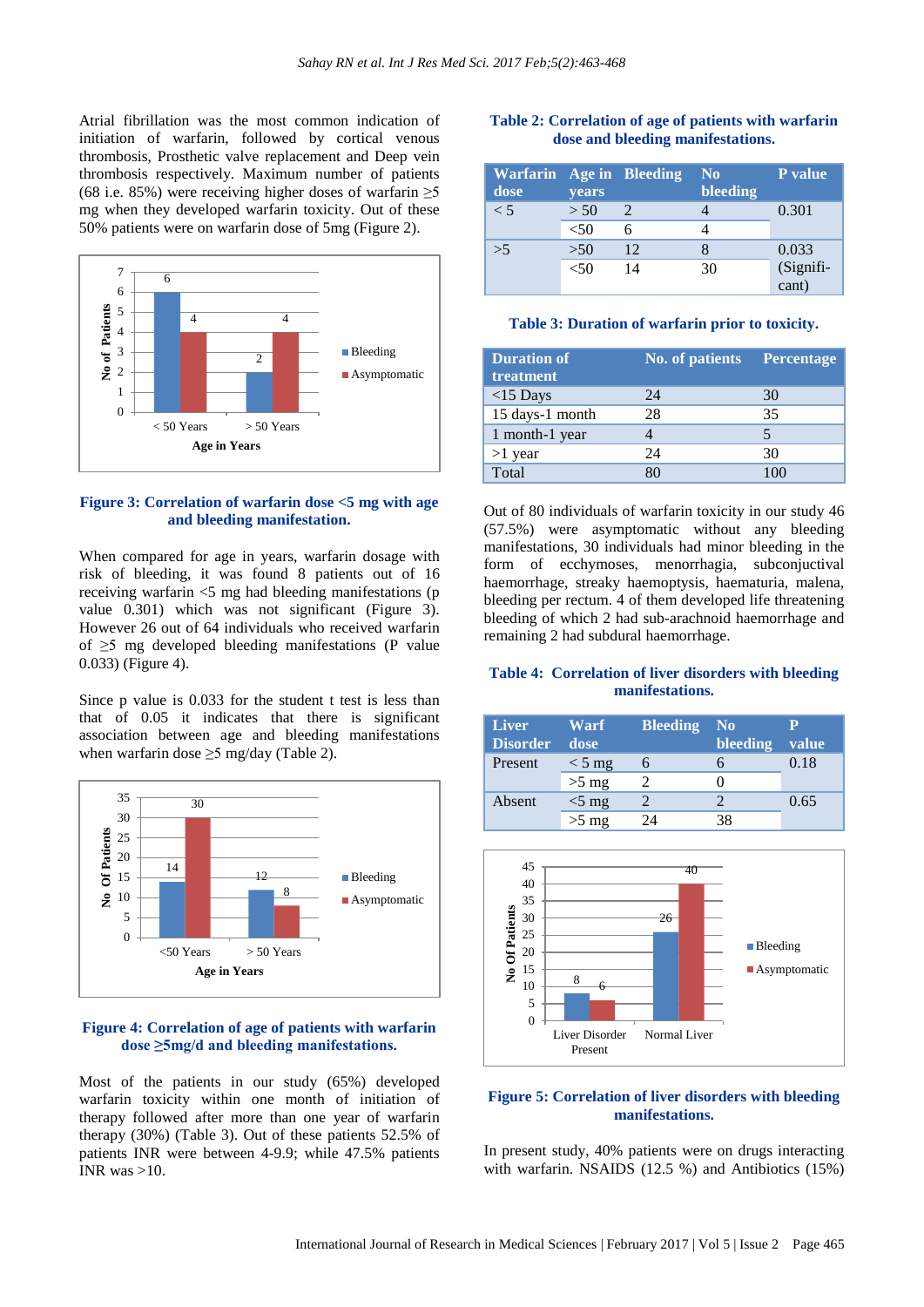were the most common interacting drugs, followed by Proton pump inhibitors (11.25%). 66 (82.5%) patients were not having any underlying liver diseases. Only one had deranged creatinine.



#### **Figure 6: Role of VKORC1 polymorphism in warfarin toxicity.**

Out of 14 individuals with underlying liver diseases 8 patients had bleeding manifestations while out of 66 patients without underlying liver diseases 26 patients had bleeding manifestations (Figure 5).

# **Table 5: Role of VKORC1 variants in warfarin toxicity patients.**

| VKORC1      | No. of patients Percentage |    |
|-------------|----------------------------|----|
| GG (Normal) |                            | 55 |
| АG          |                            |    |
|             |                            |    |

# **Table 6: Role of CYP2C9 in warfarin toxicity patients.**

| CYP2C9               | No. of<br><b>patients</b> | Percentage |
|----------------------|---------------------------|------------|
| $*1/*1(Normal)$      | 52                        | 65         |
| Variants $(*1/*2,$   | 28                        | 35         |
| $*1/*3,*2/*2,*3/*3)$ |                           |            |



**Figure 7: Role of CYP2C9 variants in warfarin toxicity.**

When we analysed correlation between liver disorders and bleeding p value was 0.18. Since P value is more than 0.05 we concluded that there is no significant association between liver disorders and bleeding manifestations in warfarin toxicity patients (Table 4). In our study, 45 % of patients had VKORC1 variants (Figure 6) and 35% of patients had CYP2C9 variants (Figure 7).

#### **DISCUSSION**

Warfarin therapy is challenging because of substantial individual variations in dosage requirements that make over-anticoagulation common. In addition, because warfarin has a narrow therapeutic window, treatment frequently results in bleeding, sometimes major or lifethreatening. Major bleeding, typically involving the gastrointestinal or urinary tracts or soft tissue, occurs in up to 6.5% of anticoagulated patients per year.

The incidence of fatal bleeding, primarily Intracranial Haemorrhage (ICH), is approximately 1% annually. The risk of haemorrhage increases with the intensity of warfarin anticoagulation; the variable most consistently associated with bleeding risk is elevation of the international normalized ratio (INR), a standardized prothrombin time. The relationship between the dose of warfarin and the response is influenced by genetic and environmental factors, including common mutations in the gene coding for cytochrome P450, the hepatic enzyme responsible for oxidative metabolism of the warfarin S-isomer.<sup>2,3</sup> Several genetic polymorphisms in this enzyme have been described that are associated with lower dose requirements and higher bleeding complication rates compared with the wild-type enzyme CYP2C9\*. 4-6

In addition to known and unknown genetic factors, drugs and various disease states can interfere with the response to warfarin.

#### *Role of age in warfarin toxicity patients*

In present study mean age of patients is 42.9 years with maximum number of patients were of age group between 30 to 39 years (22.5%) followed by 40 to 49 years and elderly patients more than 60 years (Table 1). Bleeding risk increases in elderly with increased warfarin dose. In our study, 14 out of 26 patients with age >50 years had bleeding manifestations. So in elderly population warfarin dose should be less than 5 mg/d with strict INR monitoring as p value is less than 0.03 (Table 2, Figure 4). Older adults are more sensitive to warfarin due to lower body weight, reductions in liver and renal function, and low dietary vitamin K intake. 7,8 A study by Annals of Internal Medicine done by Gurwitz JH, et al shows that Coumadin is the top drug landing elderly Americans in the emergency room, accounting for 17.3% of all adverse drug injuries.<sup>9,12</sup>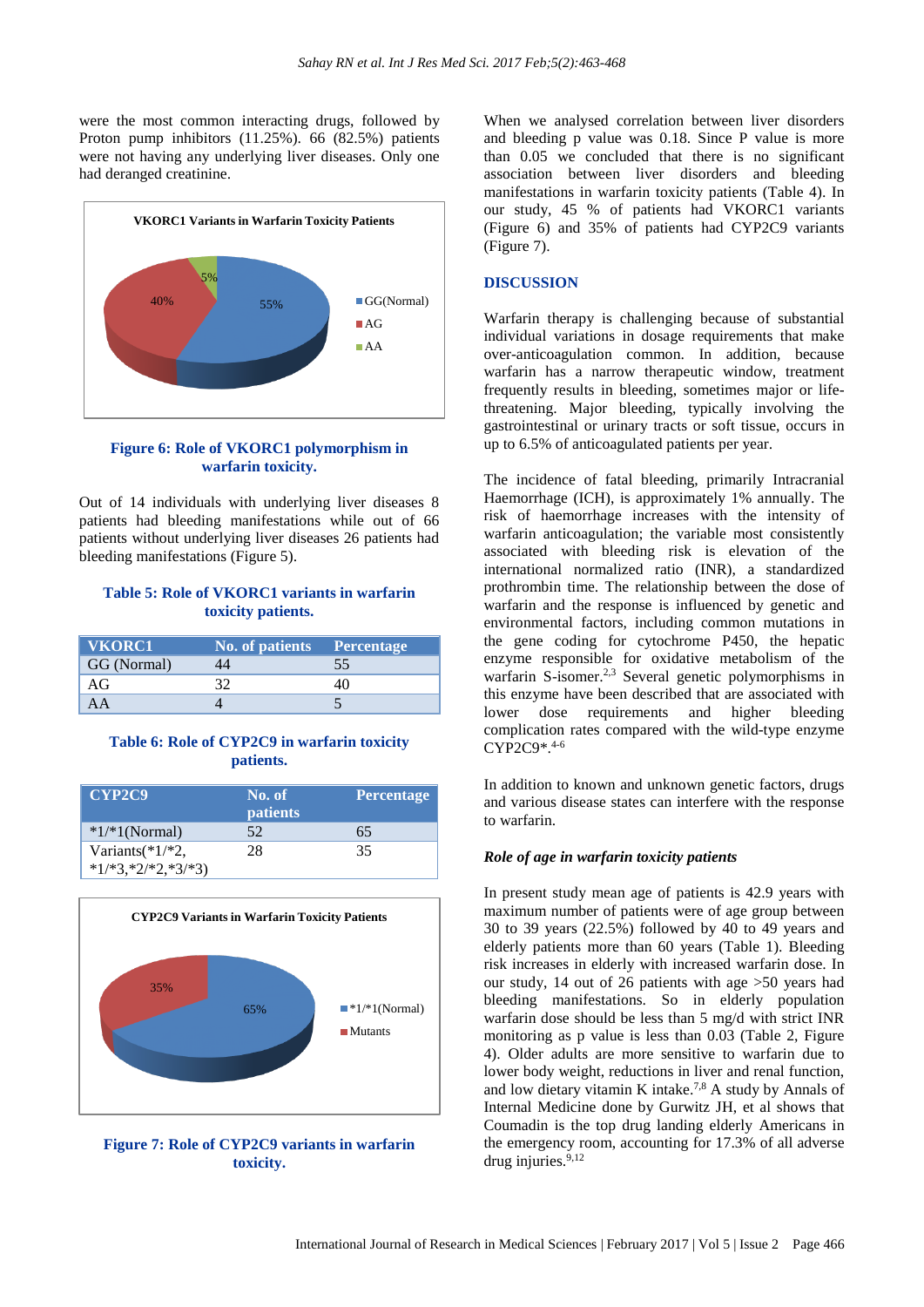# *Gender distribution*

In present study, warfarin toxicity was more prevalent in female (60%) (Figure 1). This is in concordance with a study done by Teklay G, et al, of the total 133 patients enrolled in the study, 78 (58.9%) were females.<sup>10</sup>

# *Drug interactions*

In present study, 40% patients were on drugs interacting with warfarin. NSAIDS (12.5%) and Antibiotics (15%) were the most common interacting drugs. The finding of this study is consistent with previous studies.11-14 One analysis in Norway showed that heparin, antibacterial and NSAIDs were common interacting drugs.<sup>11</sup> In parallel a retrospective cohort study, oral antibiotics (Azithromycin, Levofloxacin, and Trimethoprim / sulphamethoxazole (TMP/SMX)) were found to increase the incidence and degree of over anticoagulation.<sup>14</sup>

NSAIDs were also found to interact with warfarin. This finding is consistent with study by Kotirum, et al.<sup>15</sup> A double-blind, placebo-controlled, randomized study by Mahé I et al explain the in vivo interaction is that paracetamol (or its metabolites) interfere with enzymes involved in vitamin K-dependent coagulation factor synthesis. Paracetamol at 4 grams daily (a dose higher than that used in clinical practice) potentiates the anticoagulant response produced by warfarin.<sup>24</sup> A study of the interaction of omeprazole and warfarin in anticoagulated patients by Unge P, et evaluated 28 patients, omeprazole appears to be a partial inhibitor of enzymes within this subfamily of enzymes, P4502C, and the most probable explanation of the interaction of omeprazole with R-warfarin. 21

# *Disease influencing warfarin toxicity*

In present study, 17.5% patients had acute liver disease; however there was no statistically significant association between liver disorders and bleeding manifestations in warfarin toxicity patients (Table 4). Only one patient had deranged creatinine (2.6). Hepatic disease is often accompanied by coagulopathy due to a reduction in clotting factor synthesis.<sup>16</sup> These patients may appear to be "auto-anticoagulated" with baseline elevated INRs. Hepatic disease may reduce the clearance of warfarin. End stage renal disease is associated with reduced activity of CYP2C9 leading to lower warfarin dosing requirements.<sup>17</sup> Hypoalbuminemia associated with nephrotic syndrome increases the free fraction of warfarin, but there is also an associated increase in plasma clearance.<sup>18</sup>

# *Genetic factors influencing warfarin toxicity*

In present study, 45% of patients had VKORC1 variants (Figure 6) and 35% of patients had CYP2C9 variants (Figure 7). A similar study done by Schwarz UI, et al and Stein CM, found that patients carrying VKORC1

haplotype A had significantly higher INR values in the first week than did non-A homozygotes.23,25 Asians have the highest prevalence of VKORC1 variants, followed by Caucasians and African Americans. Polymorphisms in VKORC1 likely explain 30% of the variability in warfarin dose requirements. In a study by Voora D, et al analyzing the first few weeks of warfarin treatment showed that among carriers of the CYP2C9\*2 or CYP2C9\*3 allele, the proportion of patients with INR values of more than 3 was higher than that of patients who were not carriers.<sup>19</sup>

While several single-nucleotide polymorphisms of CYP2C9 have been reported, the CYP2C9\*2 (Cysl44/Ile359) and CYP2C9\*3 (Argl44/Leu359) polymorphisms have been identified as clinically relevant. <sup>22</sup> Both of these variants are associated with decreased enzymatic activity. Margaglione has also demonstrated bleeding rates as high as 27.9 per 100 patient-years in carriers of CYP variants.<sup>20</sup> In this study, findings were adjusted for other common variables associated with increased bleeding risk, such as increased age, drug interactions and abnormal liver function.

Several studies of the \*2 and \*3 CYP2C9 polymorphisms consistently show that patients with at least one CYP2C9 allele polymorphism have reduced warfarin requirements. Carriers of CYP2C9\*2 and CYP2C9\*3 require, on average, a 19% and 33% reduction, respectively, per allele in warfarin dose vs. those who carry the \*1 allele. Carriers of the VKORC1 A allele require, on average, a 28% reduction per allele in their warfarin dose compared to those who carry none.

# **CONCLUSION**

Warfarin toxicity has multifactorial cause. This study highlights that warfarin toxicity is more prevalent in females. The commonest age group is 30-39. Elderly are also more prone to toxicity. Warfarin toxicity in elderly has higher bleeding rates. Maximum patients developed toxicity at warfarin 5 mg/d dose within 15-30 days of initiation of warfarin. Most commonly NSAIDS, antibiotics interact causing warfarin toxicity. Genetic testing of CYP2C9 and VKORC1 helps to avoid warfarin toxicity by initiating such patients at low dose of warfarin. Patients of Warfarin toxicity have better outcomes and low mortality.

*Funding: No funding sources Conflict of interest: None declared Ethical approval: The study was approved by the Institutional Ethics Committee*

# **REFERENCES**

1. Hirsh J, Fuster V, Ansell J, Halperin JL. American Heart Association/American College of Cardiology Foundation guide to warfarin therapy. J Am Coll Cardiol. 2003;41:1633-52.